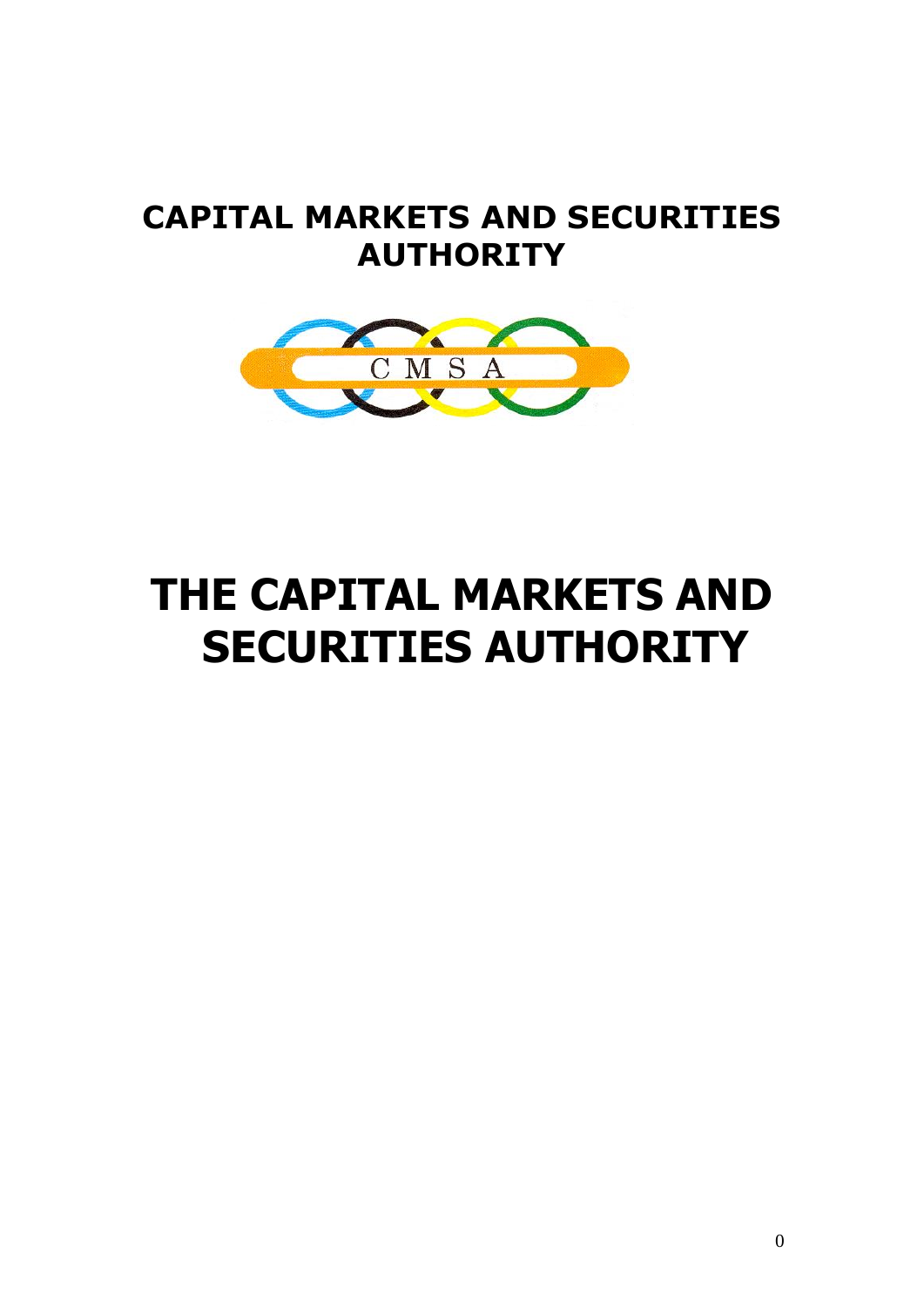# **Table of Contents**

| THE CAPITAL MARKETS AND SECURITIES AUTHORITY  0                                   |  |
|-----------------------------------------------------------------------------------|--|
| 1.                                                                                |  |
| 2.                                                                                |  |
| 3.                                                                                |  |
| 4.                                                                                |  |
| 5.                                                                                |  |
| 6.                                                                                |  |
| 7.                                                                                |  |
| 7.1.                                                                              |  |
| 7.2.                                                                              |  |
| 7.3.                                                                              |  |
| 7.4.                                                                              |  |
| 7.5.                                                                              |  |
| 7.6.                                                                              |  |
| 7.7.                                                                              |  |
| 7.8.                                                                              |  |
| 7.9.                                                                              |  |
| 7.10.                                                                             |  |
| Capital Markets and Securities Authority and Trade Automation at the Dar es<br>8. |  |
| 9.                                                                                |  |
| Implementation of the Entrepreneurship Growth Market (EGM)10<br>9.1.              |  |
| 9.2.                                                                              |  |
| 9.3.                                                                              |  |
| 9.4.                                                                              |  |
| 9.5.                                                                              |  |
| Making the DSE more vibrant by introducing full range of investment<br>9.6.       |  |
| 9.7.                                                                              |  |
| 9.8.                                                                              |  |
| Improvement of the secondary market for fixed income securities:11<br>9.9.        |  |
|                                                                                   |  |
|                                                                                   |  |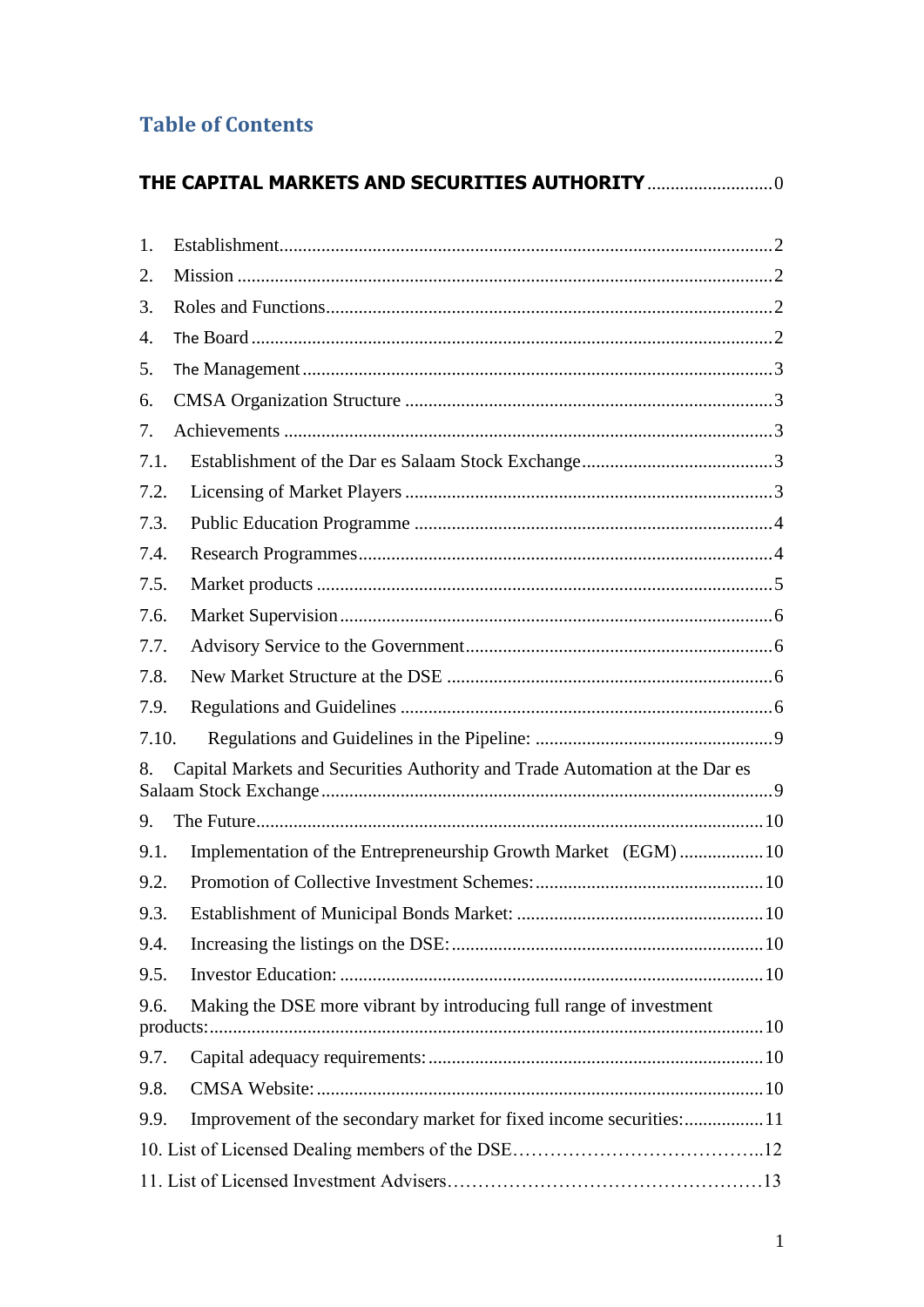#### **THE CAPITAL MARKETS AND SECURITIES AUTHORITY**

#### <span id="page-2-0"></span>**1. Establishment**

The Capital Markets and Securities Authority (CMSA) was established in 1995 following the enactment of Capital Markets and Securities (CMS) Act no. 5 of 1994. CMSA became operational as an autonomous body at the beginning of 1995/96 financial year. The formation of CMSA followed comprehensive financial sector reforms in early 1990s that were aimed at, among others, developing capital markets to provide appropriate mechanism for mobilising long term savings and ensuring their efficient allocation to productive sectors, thus fuelling economic growth.

#### <span id="page-2-1"></span>**2. Mission**

**"To design and implement purposeful measures which will enable the creation and development of sustainable capital markets that are efficient, orderly, fair and equitable to all".**

#### <span id="page-2-2"></span>**3. Roles and Functions**

The main functions of the Authority are spelt out in Section 10 of the Capital Markets and Securities Act of 1994. These functions include:

- 3.1. To develop and promote capital markets in Tanzania;
- 3.2. To license stock exchanges, market professionals including brokers, dealers and their agents, investment advisers, authorized dealers' representatives, investment advisers' representatives as well as authorizing collective investment schemes;
- 3.3. To supervise capital markets and market professionals; and
- 3.4. To advise the Government on matters related to the securities industry.

#### <span id="page-2-3"></span>**4. Board**

The Board of Directors is the governing body of the CMSA. The CMS Act refers this body as the Authority. The Board has a total of ten members who are appointed in accordance with Section 6, subsection 3 of the CMS Act. The Chairman of the CMSA Board is appointed by the President of the United Republic of Tanzania. Other members of the Board are appointed by the Minister responsible for finance. Five members are appointed by virtue of their positions. They are ex-officio members appointed based on their official capacities, and they include:

- 4.1.1 The Permanent Secretary Treasury
- 4.1.2 The Governor of Bank of Tanzania
- 4.1.3 The Attorney General
- 4.1.4 The Chief Executive Officer, Business Registration and Licensing Agency (Registrar of Companies)
- 4.1.5 The CMSA Chief Executive Officer

The appointment of the remaining four members considers their relevant experience and expertise in areas of finance, economics, accountancy and law.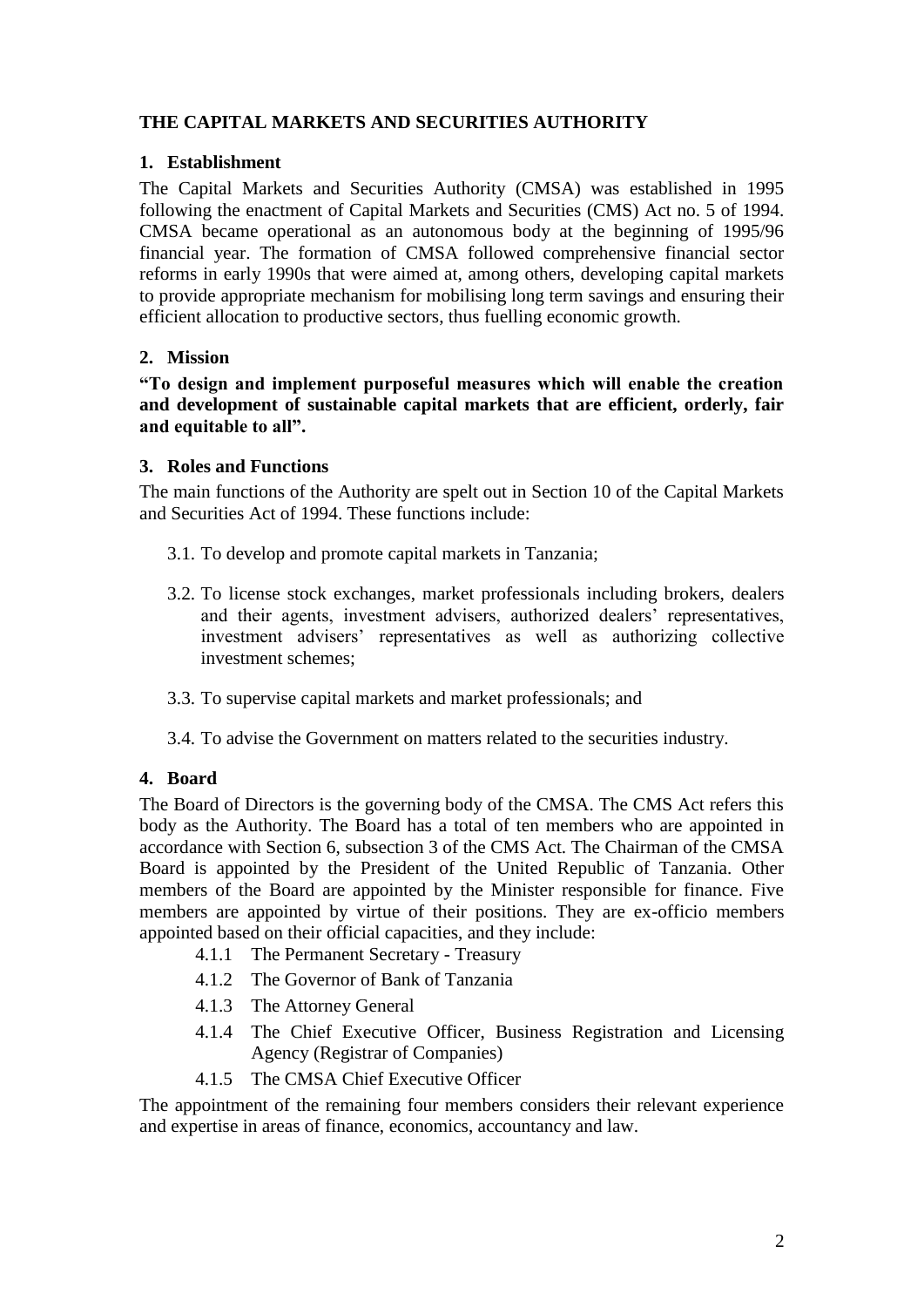#### <span id="page-3-0"></span>**5. Management**

The Chief Executive Officer (CEO) is responsible for the day to day activities of CMSA. The CEO is assisted by three Directors in charge of Research, Policy and Planning; Market Development and Supervision; and Legal Affairs and Enforcement. The Management is complemented by six managers who provide support to the Directors in the areas of finance, human resources, internal audit, legal affairs, market supervision and market development.

# <span id="page-3-1"></span>**6. CMSA Organization Structure Separately provided**

#### <span id="page-3-2"></span>**7. Achievements**

<span id="page-3-3"></span>The fifteen years of CMSA existence have seen many achievements, including:

#### 7.1. **Establishment of the Dar es Salaam Stock Exchange**

When the CMS Act was passed, the need to have an organized market became necessary. Stock Exchanges are normally established by private sector and can prosper in the presence of a well developed private sector. Tanzania did not have a developed private sector. In its absence, it was necessary for CMSA to facilitate the establishment of the market. CMSA facilitated the incorporation of the Dar es Salaam Stock Exchange (DSE) in 1996 as a private company limited by guarantee. The DSE became operational in April 1998 with the listing of TOL Ltd. As at the end of August 2010, there were 15 listed equities, which included 4 foreign listings; 7 corporate bonds and 168 Government of Tanzania bonds of two, five, seven and ten years tenors.

#### <span id="page-3-4"></span>7.2. **Licensing of Market Players**

In order to prepare for the initialization of the DSE, CMSA conducted the dealers' course in collaboration with GMA Capital Markets Ltd of the United Kingdom in 1996. The course facilitated licensing of five market intermediaries. These are:

- 7.2.1. Tanzania Securities Ltd;
- 7.2.2. Solomon Securities Ltd;
- 7.2.3. Rasilimali Ltd;
- 7.2.4. Exim Securities and Investments Ltd and

#### 7.2.5. Orbit Securities Co. Ltd.

CMSA conducted a second dealers' course in 1998 and this course led to the licensing of two more firms. These are:

#### 7.2.6. Vertex International Securities Ltd and

#### 7.2.7. CORE Securities Ltd.

Exim Securities license was revoked due to misconduct in the sector. All the above are dealers as opposed to brokers. Dealers are market intermediaries with the license to buy and sell securities for their clients (agents) as well as buying and selling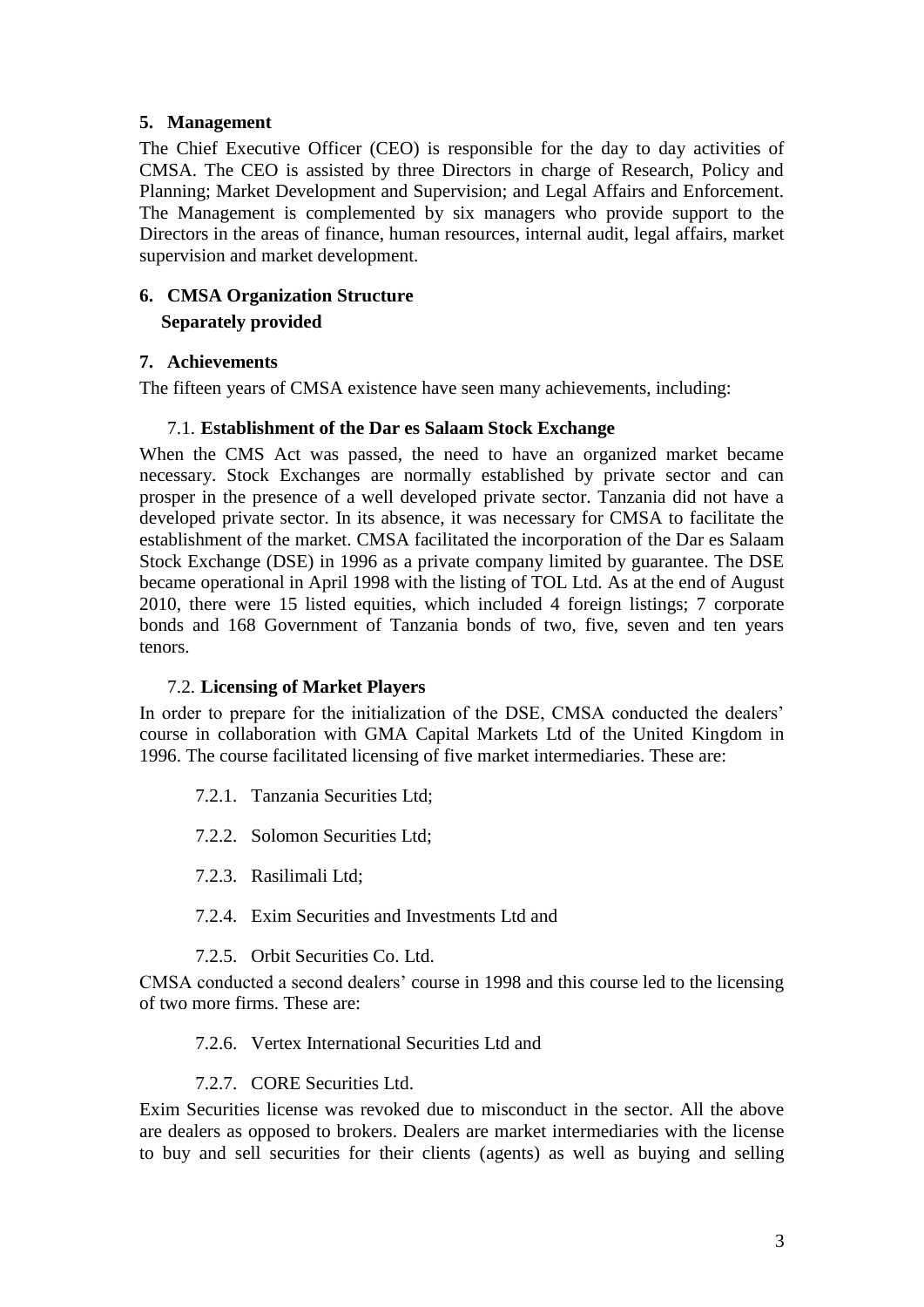securities on their own account (principals). Brokers can only buy and sell on behalf of their clients only. They can not take position in the market.

The CMSA conducted a third securities dealers' course in September 2006 and 23 qualified for the award of certificate.

#### <span id="page-4-0"></span>7.3. **Public Education Programme**

CMSA in collaboration with other stakeholders, which include DSE, brokers, Ministry of Finance and the Privatization Trust, carried out public education programmes throughout the country on the roles, procedures, risks and benefits of participating in capital markets. Presentations were also made to Members of Parliament, Members of the House of Representatives (Zanzibar), academicians, and various professionals including Accountants, Lawyers, Journalists, etc. CMSA and DSE participated several times in the annual international trade fair and agricultural fairs and the National Public Service Week.

#### <span id="page-4-1"></span>7.4. **Research Programmes**

As part of capital markets development and improvement of supervisory functions, CMSA carried out a number of researches in various topics including economic empowerment of indigenous Tanzanians; fiscal study; legal study; regional study on monetary and fiscal policies; management information system (MIS); mergers and acquisitions; legal framework for the establishment of collective investment schemes (CISs) and appropriate capital markets structure in Tanzania. These studies have contributed positively to the present level of capital markets development and investor confidence. Studies conducted include the following:

7.4.1. Policy Study on Economic Empowerment of Tanzanians

This study made several recommendations on how Tanzanian can be empowered including the establishment of National Empowerment Council. It provided useful inputs into our National Empowerment Policy.

7.4.2. The Fiscal policy as it relates to capital markets and securities business

The study came up with a number of recommendations including fiscal incentives for capital market development in Tanzania. (On both the supply and demand sides). Some of the incentives in place that resulted from the study are reduction of withholding tax on dividends from listed company from 15% to 5%, complete elimination of tax on interest for long-term bonds of at least three years, elimination of stamp duty on transfers of listed securities and inclusion of IPO cost as deductible expense.

7.4.3. Legal study to assess the impact of existing and proposed legislation on the development of capital markets and securities industry in Tanzania

The study reviewed the capital market regulatory framework and identified areas for improvement. Among the improvements suggested by the study are issues of Collective investment schemes and Public offers of securities. Some of the recommendations are being considered in the current review of the CMS Act.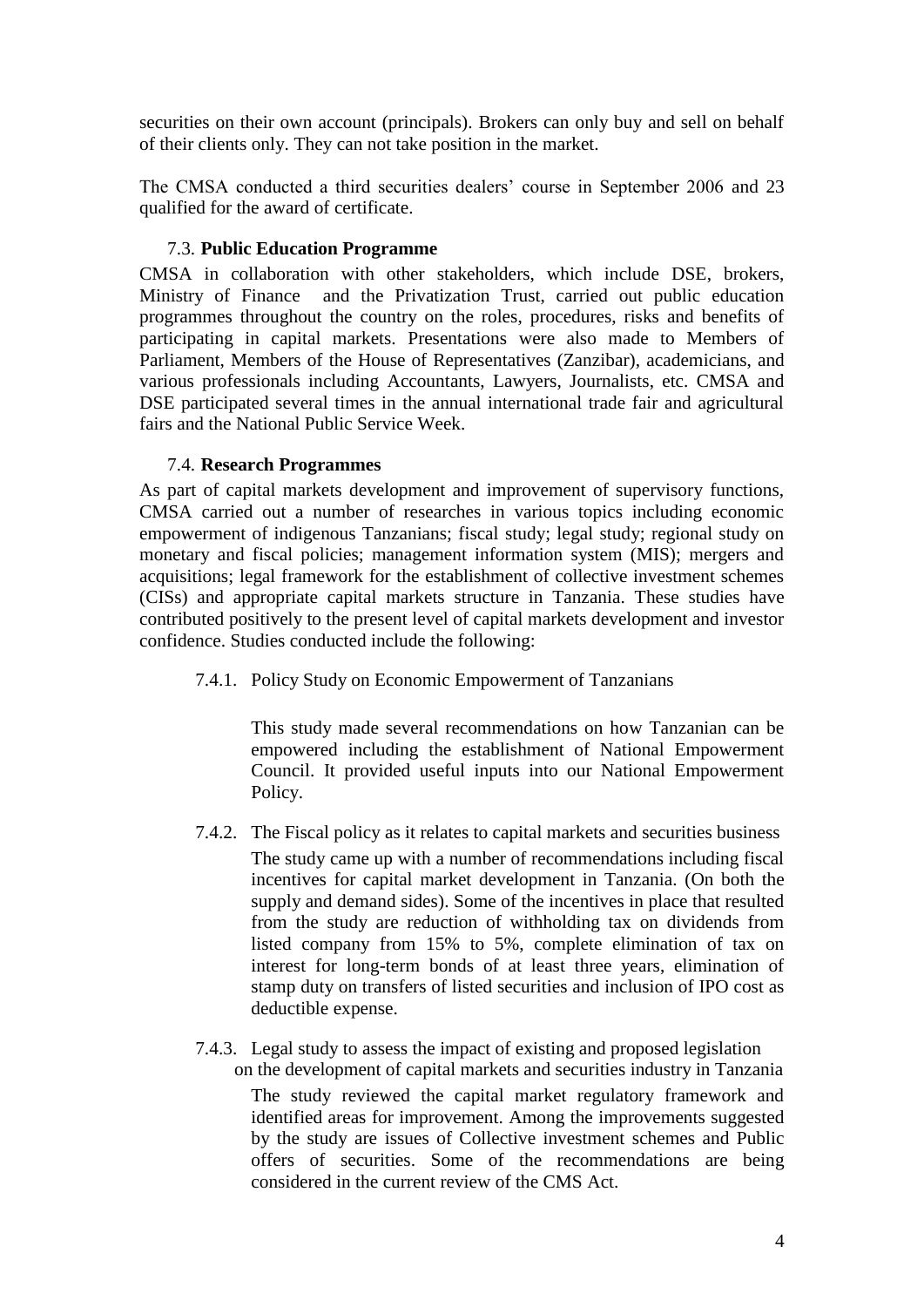- 7.4.4. A Roadmap for the Establishment of Collective Investment Schemes This study recommended step by step procedures for establishing Collective Investment Schemes in Tanzania
- 7.4.5. A study on a road map for modernization of the capital markets management information system including automation of the DSE trading activities.

The study recommended modernization of CMSA information system and automation of trading activities at the DSE.

7.4.6. A study on mergers and substantial acquisitions

The study proposed regulations for systematic takeovers, mergers and substantial acquisitions of companies in Tanzania. The objective being to protect minority interests in the companies involved with Mergers and Acquisition.

- 7.4.7. A study on incorporation of unit trusts in Tanzania The study recommended appropriate legal framework for establishing unit trusts and how to regulate them.
- 7.4.8. The study on the appropriate market structure for the capital markets in Tanzania

The study observed reasons why many companies do not use capital markets for mobilization of financial resources and recommended establishment of Enterprise Growth Market Segment (EGM) as market for start up and growth companies.

7.4.9. The study on Fiscal and Monetary Policies for East African Capital Markets

The study explored and identified fiscal and monetary policies that hinder the development of East African capital markets and recommended reforms that will accelerate the development of capital markets in the region. It also made recommendation on the operational aspects of East African Capital Markets

#### <span id="page-5-0"></span>7.5. **Market products**

The CMSA has prepared and finally approved the issuance of several products in our markets. Up to august 2010 a total of 15 equities have been listed. Four of the companies are foreign and have been listed at the DSE by way of introduction. A. total of three companies have raised funds in the market without listing. CMSA has also approved eight Information Memorandums for issuing and listing of corporate bonds. In addition CMSA has approved six Collective Investment Schemes to collect funds from public. The Government has also used domestic bonds and listed over 168 Treasury bonds.

As at the end of August 2010, a total of more than TZS 926.19 billion had been raised through capital markets in Tanzania, comprising of TZS 51.81 billion as equities; TZS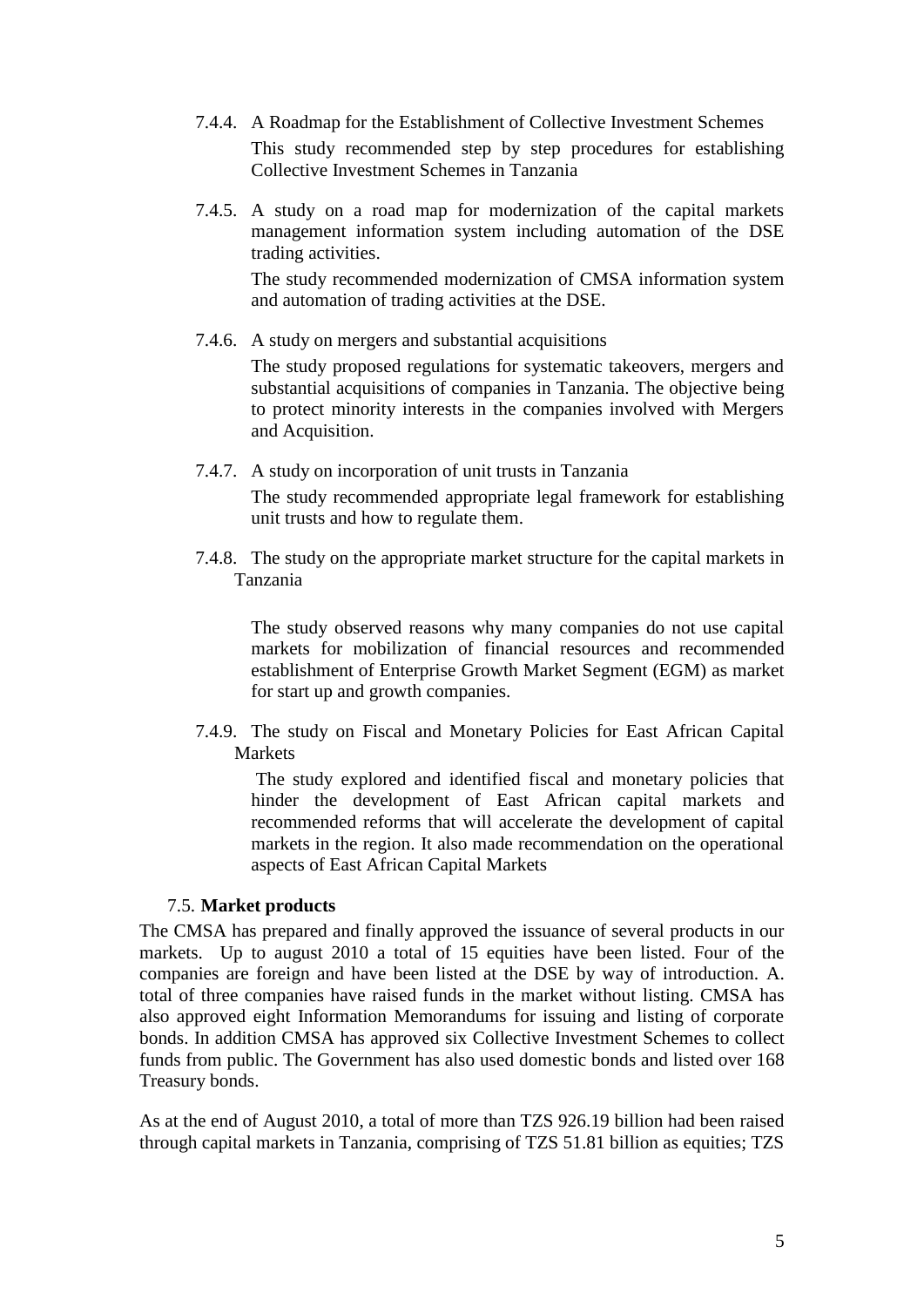89.40 billion as corporate bonds, TZS 822.10 billion as Treasury Bonds and TZS 107 billion as Collective Investment Securities

#### <span id="page-6-0"></span>7.6. **Market Supervision**

The supervision of market professionals and the Exchange have been a key function of CMSA. Both on-site and off-site supervision have been carried out on a continuous basis. As at  $31<sup>st</sup>$  July 2010, there has been no serious market fraud such as insider trading or price manipulation.

#### <span id="page-6-1"></span>7.7. **Advisory Service to the Government**

CMSA has been advising the Government on the several policy issues with regards to the development of capital markets and securities industry in general. Among others, these advice covered CMSA's advice on introduction of fiscal incentives, municipal bonds, treasury bonds and the fight against pyramid schemes.

#### <span id="page-6-2"></span>7.8. **New Market Structure at the DSE**

Following the completion of market structure study in June 2006, CMSA in collaboration with other stakeholders have decided to establish an additional equity market segment at the DSE. This market segment will cater for start up, small and medium size companies with growth potential who can not meet the existing stringent listing requirements of the existing (main) market segment. Details of the features and conditions for accessing this market are covered in another booklet titled: "Guide to Enterprise Growth Market".

#### <span id="page-6-3"></span>7.9. **Regulations and Guidelines**

CMSA has developed more than 21 key Regulations and Guidelines for regulating the securities industry in the country including:

#### **7.9.1. Capital Markets and Securities (Establishment of Stock Exchange) Regulations, 1996**

These Regulations provide for the procedures and conditions to be fulfilled on the establishment of a stock exchange. Applications for the establishment of a stock exchange will be considered if the application is submitted by a body corporate, there are sufficient numbers of members (at least three) who will be in a position to establish a stock exchange business as well as members who are licensed by CMSA. The stock exchange is continuously regulated by CMSA after the approval is granted.

#### **7.9.2. Capital Markets and Securities (Accounting and Financial Disclosure Requirements) Regulations, 1996**

These Regulations provide for the maintenance of accounting records (including an audit trail), preparation of interim and annual financial statements as well as treatment of customers' money in accordance with the Act. The Act requires brokers/dealers to keep customers money in a trust account. The Regulations supplement the provisions of the Act.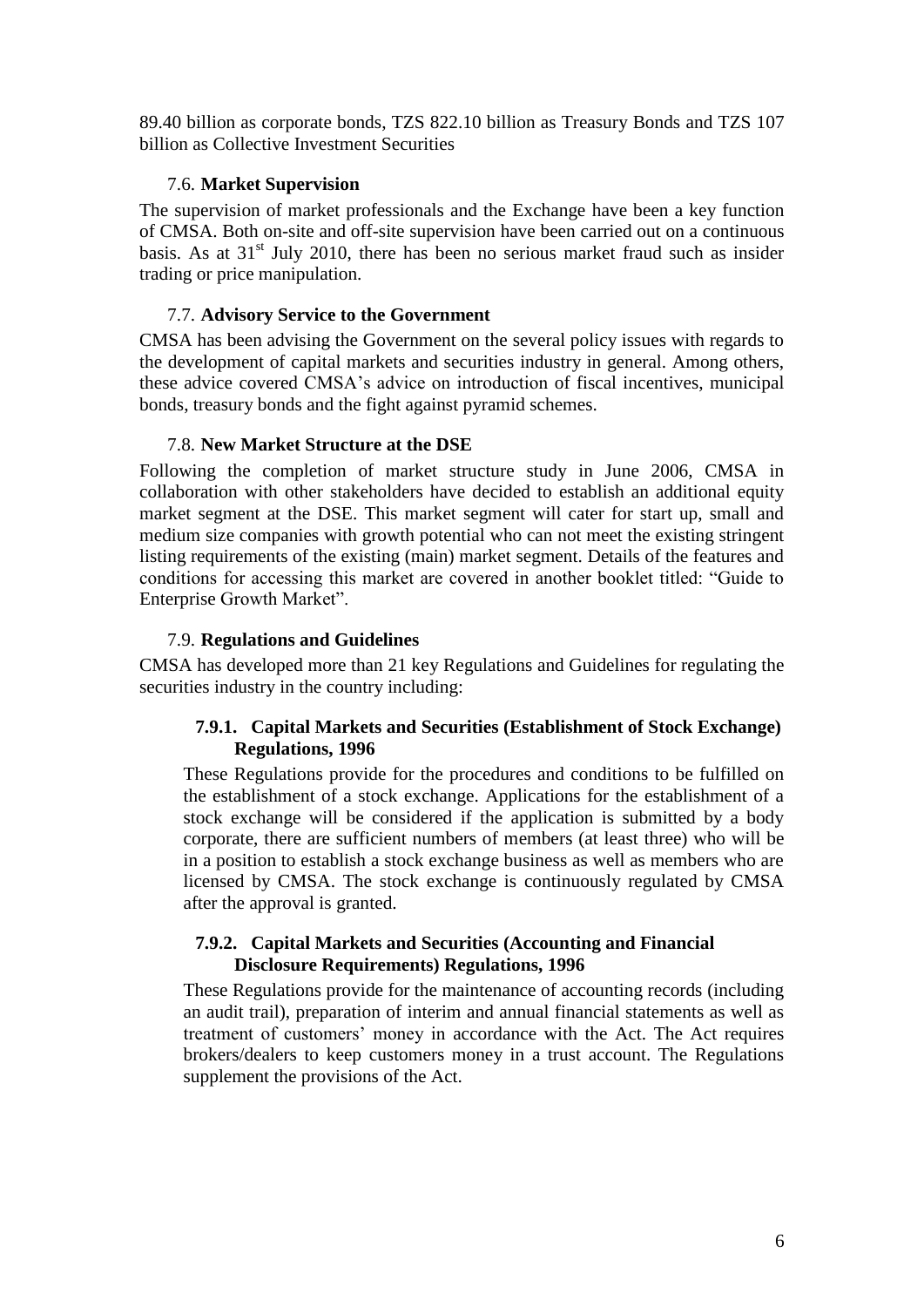#### **7.9.3. Capital Markets and Securities (Register of interests in securities) Regulations, 1996**

These Regulations require certain market players to maintain a register, in a prescribed format, of securities in which members of staff and other related parties may have interests. The register of interest in securities enables transactions to be traceable by the CMSA and other interested parties to provide the requisite transparency in securities transactions as well as monitoring insider trading.

#### **7.9.4. Capital Markets and Securities (Prospectus Requirements) Regulations, 1997**

These regulations supplement the general provisions on public issues of securities which are contained in the Capital Markets and Securities Act. The prospectus is an important document since the issuance of a prospectus is a prerequisite where a public offer is being made. The items required to be included in the prospectus are listed in the Regulations. These include matters to be stated in the first page of the prospectus. Others include information on the rights of holders, information on bankers, capital from issuer, debt of issuing any material contracts, the use of the proceeds from the issue etc.

#### **7.9.5. Capital Markets and Securities (Capitalization and Rights issue) Regulations, 2000**

The Capitalization and Rights Issue regulations set out the disclosure requirements that an issuer is obliged to comply with during Capitalization or when making Rights Issue. This has to be done after obtaining the approval of the Authority.

#### **7.9.6. Capital Markets and Securities (Collective Investment Schemes) Regulations, 1997**

These Regulations provide guidance on the conduct of business on CIS in relation to inducements, churning, customer rights, confidentiality, charges and execution. The above are in addition to the conduct of business requirements as mentioned in the CMS Act.

#### **7.9.7. Capital Markets and Securities (Advertisements) Regulations, 1997**

These Regulations provide for the vetting of securities advertisements by CMSA and it provides for a number of conditions that have to be met by advertisers in the securities business, which include the requirements for the contents and presentation of the advertisement. The advertisements must be factual. Comparison of investment should not be allowed unless it is fair. In addition, the Regulations set specifications on forecasts and references to taxation.

#### **7.9.8. Capital Markets and Securities (Guidelines on Issuance of Corporate Bonds and Commercial Papers)**

These guidelines set out the disclosure requirements that the issuer is obliged to comply with when applying for approval of public issuance of corporate bonds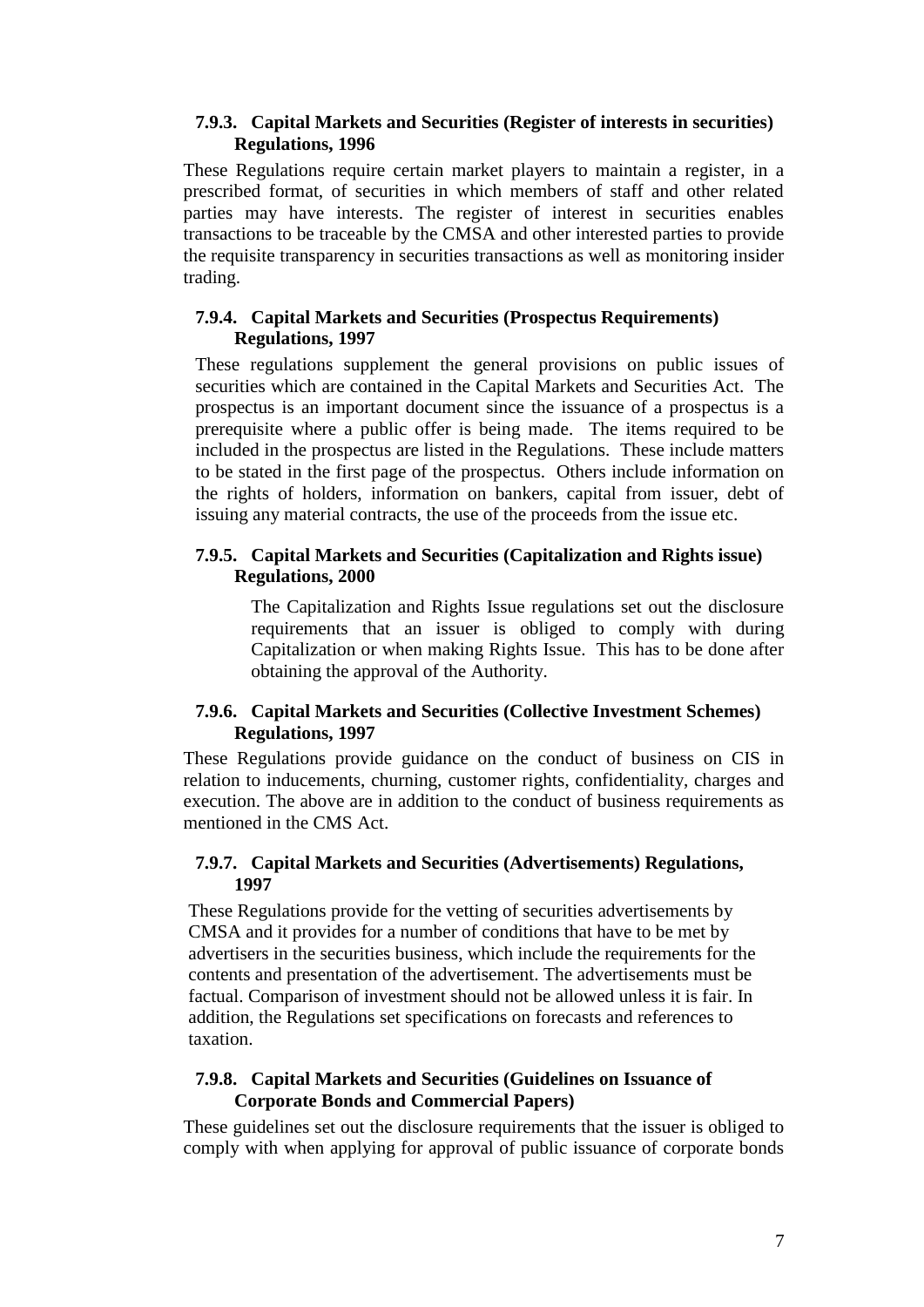or commercial paper. It gives the eligibility criteria and disclosure requirements for issuers of both corporate bonds and commercial papers.

#### **7.9.9. Capital Markets and Securities (Guidelines on Corporate Governance) Guidelines, 2002**

These are guidelines that aim at improving and strengthening good corporate governance practices by issuers of securities through the capital markets and promote a standard of self-regulation so as to raise the level of governance in line with international best practices.

#### **7.9.10. Capital Markets and Securities (Conflict of Interest) Guidelines, 2002**

These are guidelines which aim at giving members of the CMSA a framework within which to deal with conflicts of interest and other related matters. The guideline is also intended to protect board members and staff of the CMSA against any suggestion that personal interests have influenced regulatory decisions or that their investment decisions are made by using insider information. The Guideline includes general principles on conflict of interest, the policy on employees' interests, securities transactions by employees and board members, treatment of gifts and consequences of default.

#### **7.9.11. Capital Markets and Securities (Foreign Investors) Regulations, 2003**

These Regulations set out the limit of the aggregate securities to be held and the manner and conditions under which foreign investors will participate at the DSE. The Regulations provides for surveillance mechanism that CMSA will utilize in monitoring compliance. For example the regulations limit the foreign ownership in listed companies to 60%. It also sets maximum limits of 1% and 5% for foreign individual and company's ownership in listed companies respectively.

#### **7.9.12. Capital Markets and Securities (Foreign Companies Public Offers Eligibility and Cross Listing Requirements) Regulations, 2005.**

These Regulations provide for the participation of foreigners in Tanzanian capital markets in terms of eligibility criteria and the disclosure requirements for such companies to make public offers or cross list at the DSE. The foreign issuers of securities who are affected by these regulations can be from prescribed territories only.

#### **7.9.13. Conduct of business Regulations (2002)**

These Regulations provides the rules for the conduct of securities business including inducements, churning, customer rights, confidentiality, charges and execution.

7.9.14. **Capital Markets and Securities (Custodians of Securities) Regulations** – these Regulations provide the legal framework under which custodians will operate and be supervised within the capital markets. This has become more important particularly with the opening up of the capital markets to foreign investors / participants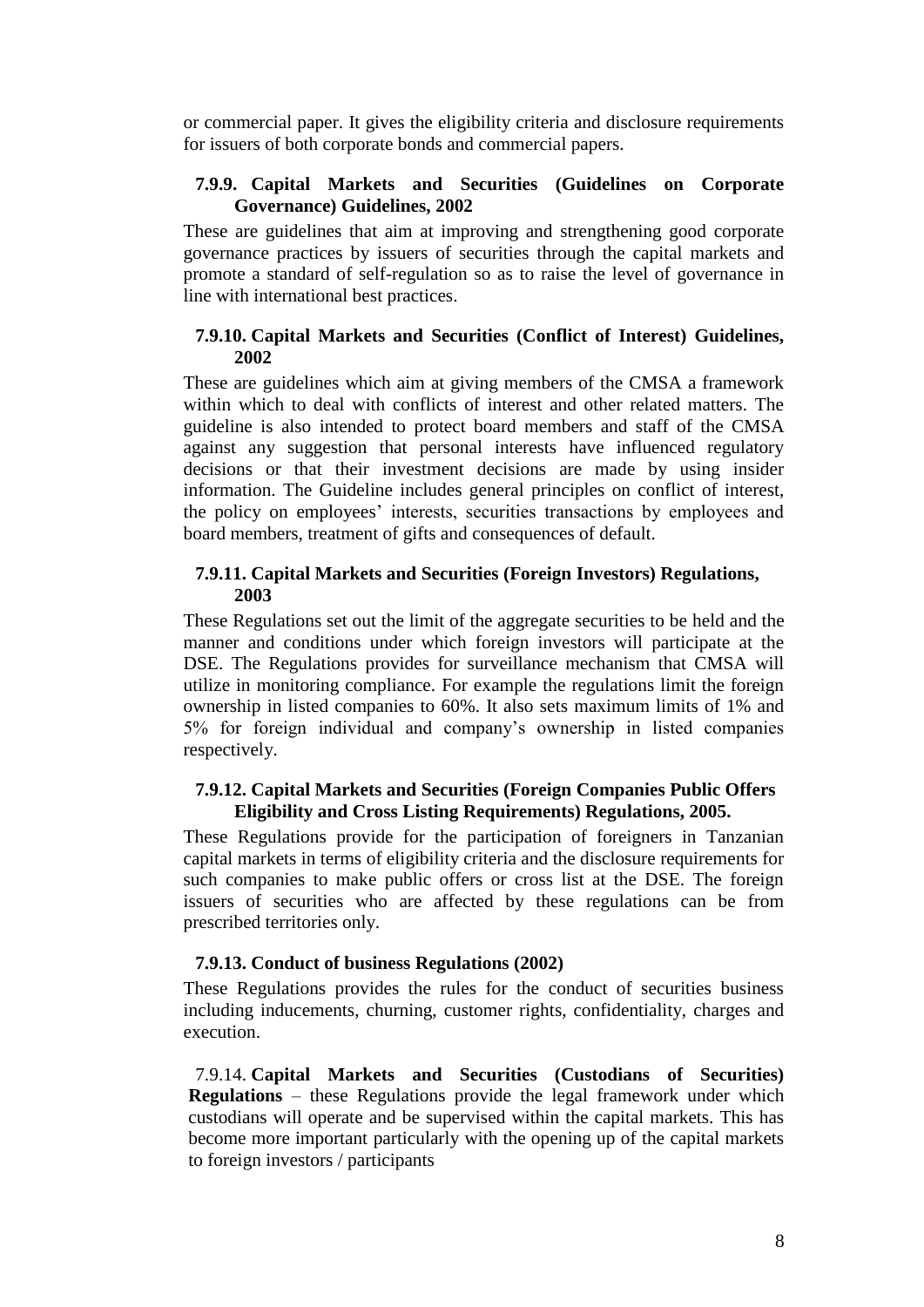7.9.15. **Legislation on Pyramid Schemes –** these Regulations has facilitated banning of pyramid schemes in the country.

#### **7.9.16. Capital Markets and Securities (Substantial Acquisitions Takeovers and Mergers Regulations) 2006.**

These regulations have been prepared to regulate and govern mergers and acquisitions. The objectives of these regulations is to ensure that in the Tanzanian capital markets, the critical process of mergers, acquisition and takeovers, which significantly influences corporate growth, take place within an orderly legal framework and that such framework, conforms with the principles of fairness, transparency, equity and the need to protect the rights of shareholders affected by such transactions.

7.9.17. **Anti-money laundering Regulations –** these Regulations are intended for combat money laundering activities in the securities industry.

#### <span id="page-9-0"></span>7.10. **Regulations and Guidelines in the Pipeline:**

CMSA is in the process of developing other regulations to strengthen its supervisory role. New regulations to be enacted soon include the following:

#### **7.10.1. Enactment of Depositories Act:**

This is an Act of Parliament to regulate depository and share registration services. The Act will facilitate the operation and regulation of central depositories, to provide the immobilization and eventual dematerialization of, and dealings in, securities deposited in the United Republic, and for related matters. The new Act will be operational in 2007/08 financial year.

#### <span id="page-9-1"></span>**8. Capital Markets and Securities Authority and Trade Automation at the Dar es Salaam Stock Exchange**

CMSA has facilitated the automation of the DSE trading operations, upgrading of the Central Depository System (CDS) and the automation of the CMSA operations through installation of a market watch system which monitors the DSE trading operations as well as CMSA filing, and operation systems. The project was a result of the Management Information System Study conducted by CMSA. Under the project, DSE trading is now executed using an automated trading platform. A new CDS that is compatible with the ATS has been installed. Both systems went live in December 2006, and they make the DSE a modern market with state of the art technology. In addition, CMSA operations were also automated to provide electronic services in the areas of: Document Management Software; Knowledge Management Software; Event Management Software; Complaints Management Software; Library Management Software; Electronic Filling Software; Licensing Management Software; Statistical Package; Portable Document Format (PDF) - read and write software; Human Resource Management Software and CMSA Website.

The ATS will facilitate access to areas other than Dar es Salaam as the ATS is internet based and can be accessed in areas where internet services are available. This is the next stage of creating connectivity to the ATS whereby brokers will have terminals in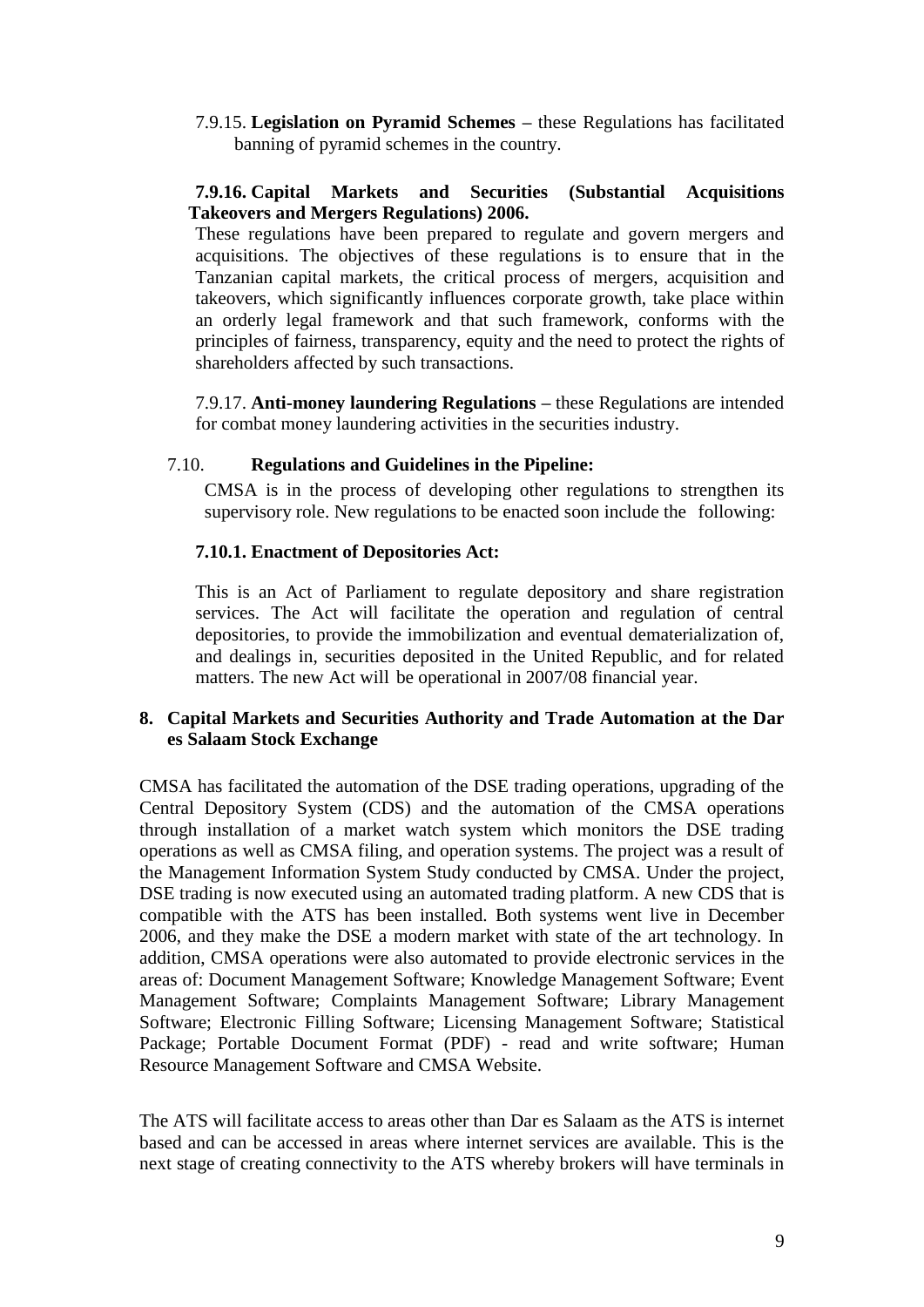selected regions which will have access to the matching engine in Dar es Salaam. With this connectivity, upcountry investors will be able to participate in secondary market activities without being required to travel to Dar es Salaam.

#### <span id="page-10-0"></span>**9. The Future**

CMSA has achieved a lot in its more than fourteen years of existence as highlighted above. Future activities to be achieved include the following:

#### <span id="page-10-1"></span>9.1. **Implementation of the Entrepreneurship Growth Market (EGM)**

CMSA is currently working on the launching of EGM. The regulations and rules for this market are being prepared. Public awareness programmes are on going and the companies with potential for listing in this market are being prepared. It is expected that the segment will be operational in the financial year 2010/2011.

#### <span id="page-10-2"></span>9.2. **Promotion of Collective Investment Schemes:**

CMSA is facilitating the establishment of CIS as a means of promoting savings and investments in Tanzania. CISs will facilitate pooling of resources especially in the rural areas where the potential investing public has not had access to the existing financial infrastructure.

#### <span id="page-10-3"></span>9.3. **Establishment of Municipal Bonds Market:**

This is the market for Municipalities to raise capital for the purposes of financing development activities in municipal areas. The process is underway to identify and recommend a policy change in the country to enable municipal bonds to borrow from the public and the necessary framework for this market.

#### <span id="page-10-4"></span>9.4. **Increasing the listings on the DSE:**

CMSA will work with other stakeholders to increase the number of listed securities at the DSE through policy advocacy for more listings and sensitizing private sector companies to issue and list their securities. Some of the companies that are in various stage of preparation for listing at the DSE include the NBC Ltd.

#### <span id="page-10-5"></span>9.5. **Investor Education:**

<span id="page-10-6"></span>Enhancement of investor education to various sections of the population.

#### 9.6. **Making the DSE more vibrant by introducing full range of investment products:**

CMSA in collaboration with other stakeholders will facilitate the introduction of new products in the market. Some of the products to be introduced include municipal bonds and exchange traded funds such as unit trusts.

#### <span id="page-10-7"></span>9.7. **Capital adequacy requirements:**

CMSA plans to increase capital adequacy requirements for the purposes of investor protection and control of systemic risk.

#### <span id="page-10-8"></span>9.8. **CMSA Website:**

CMSA has established a website which will be used for the dissemination of capital markets information and as a feedback mechanism; to facilitate feedback from issuers,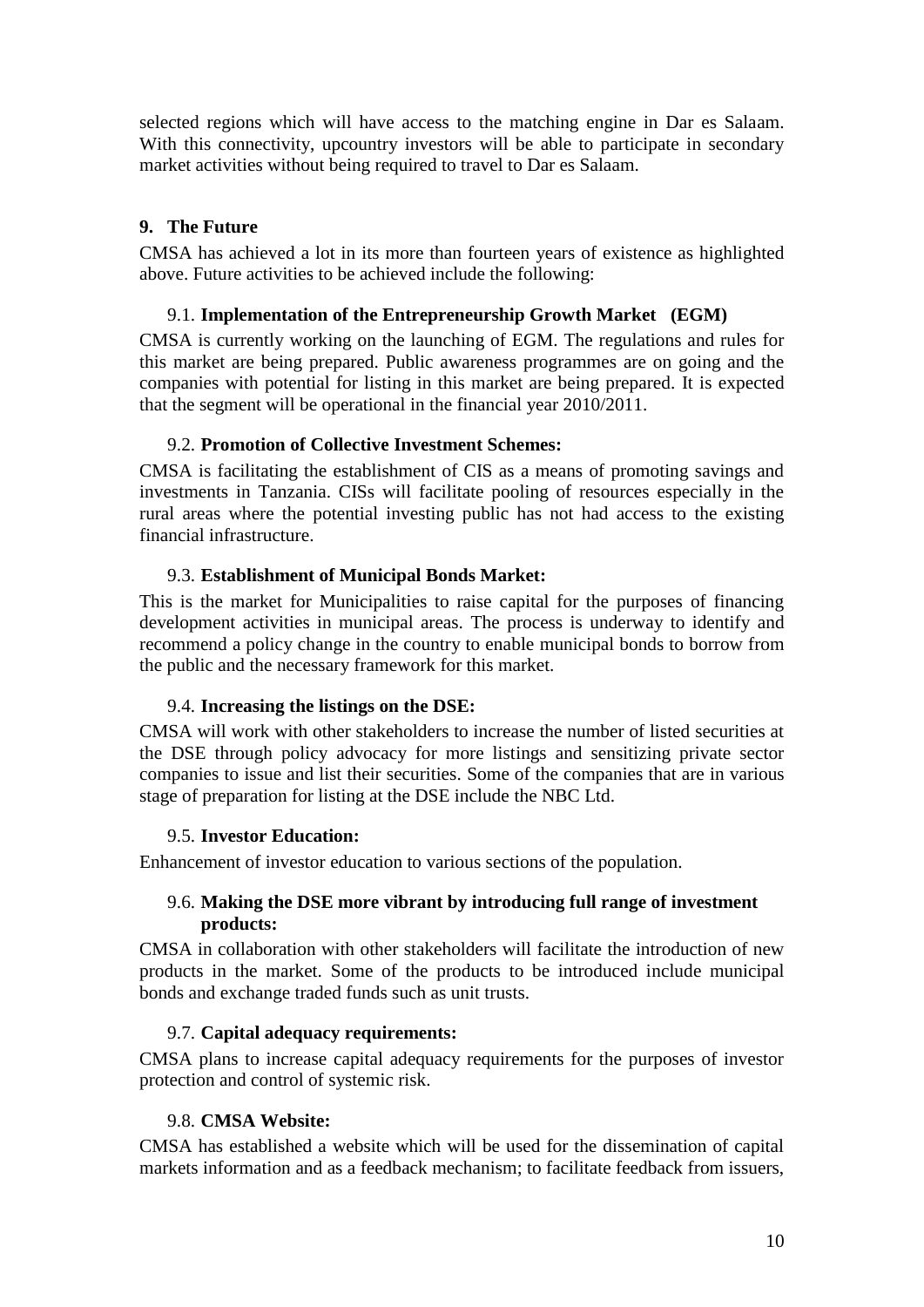investors, professionals and others; as well as parties with complaints to register them for further action by CMSA. The website can be accessed through www.cmsa-tz.org

#### <span id="page-11-0"></span>9.9. **Improvement of the secondary market for fixed income securities:**

Efforts are being made to improve secondary market activities in fixed income market segment which has remained dormant for sometime now.

9.10.**Regional Integration:** Participation in regional initiatives for the harmonization and eventual integration of capital markets in the region.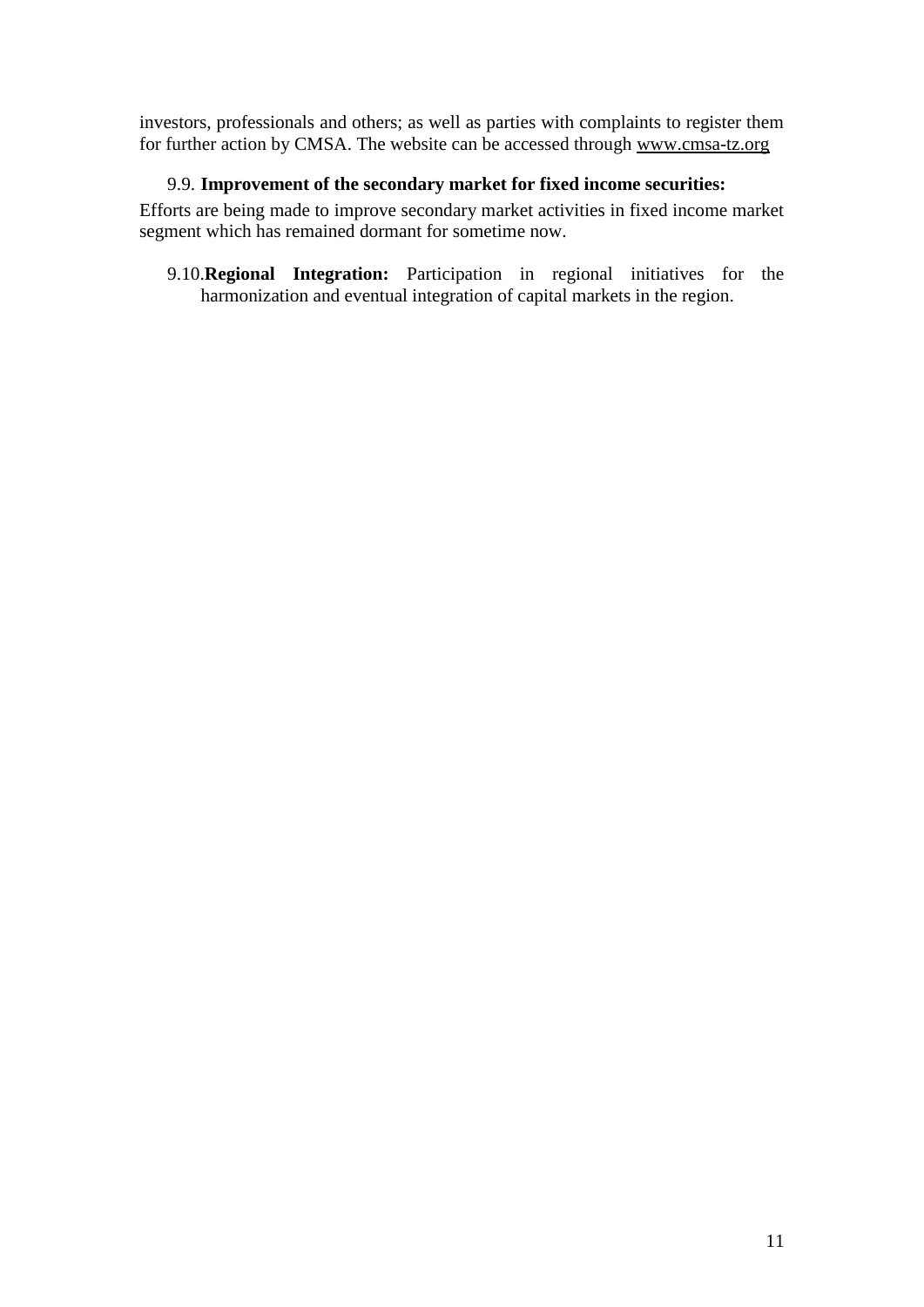#### *Appendix 1*

#### **LICENSED DEALING MEMBERS OF THE DAR ES SALAAM STOCK EXCHANGE**

#### **1. Rasilimali Ltd.**

TACOSHIL Building Sokoine Drive, DSM Tel: +255 22 211 1708 Fax: +255 22 212 2883 Email: [rasilimali@africaonline.co.tz](mailto:rasilimali@africaonline.co.tz)

#### **2. Tanzania Securities Ltd.**

7<sup>th</sup> Floor, IPS Building Samora Avenue and Azikiwe Street, DSM Tel: +255 22 211 2807 Fax: +255 22 211 2809 Email: [tsl@muchs.ac.tz](mailto:tsl@muchs.ac.tz)

#### **3. Solomon Stock Brokers Ltd.**

Ground Floor, PPF House Samora Avenue and Morogoro Road, DSM Tel: +255 22 211 2874 Faxi: +255 22 213 1969 Email: [solomon@intafrica.com](mailto:solomon@intafrica.com)

#### **4. Vertex International Securities Ltd.**

Annex Building – Zambia High Commission Sokoine Drive and Ohio Street, DSM Tel: +255 22 211 0392 Fax: +255 22 211 0387 Email: [vertex@intafrica.com](mailto:vertex@intafrica.com)

#### 5. **Orbit Securities Co. Ltd.**

3rd Floor, Twiga house Samora Avenue, DSM Tel: +255 22 211 1758 Fax: +255 22 211 3067 Email: [orbit@orbit.co.tz](mailto:orbit@orbit.co.tz)

#### 6. **Core Securities Co. Ltd.**

Ground Floor, Twiga house Samora Avenue, DSM Tel: +255 22 2123103 Fax: +255 22 2182521 Email: [info"@coresecurities.co.tz](http://www.info”@coresecurities.co.tz/)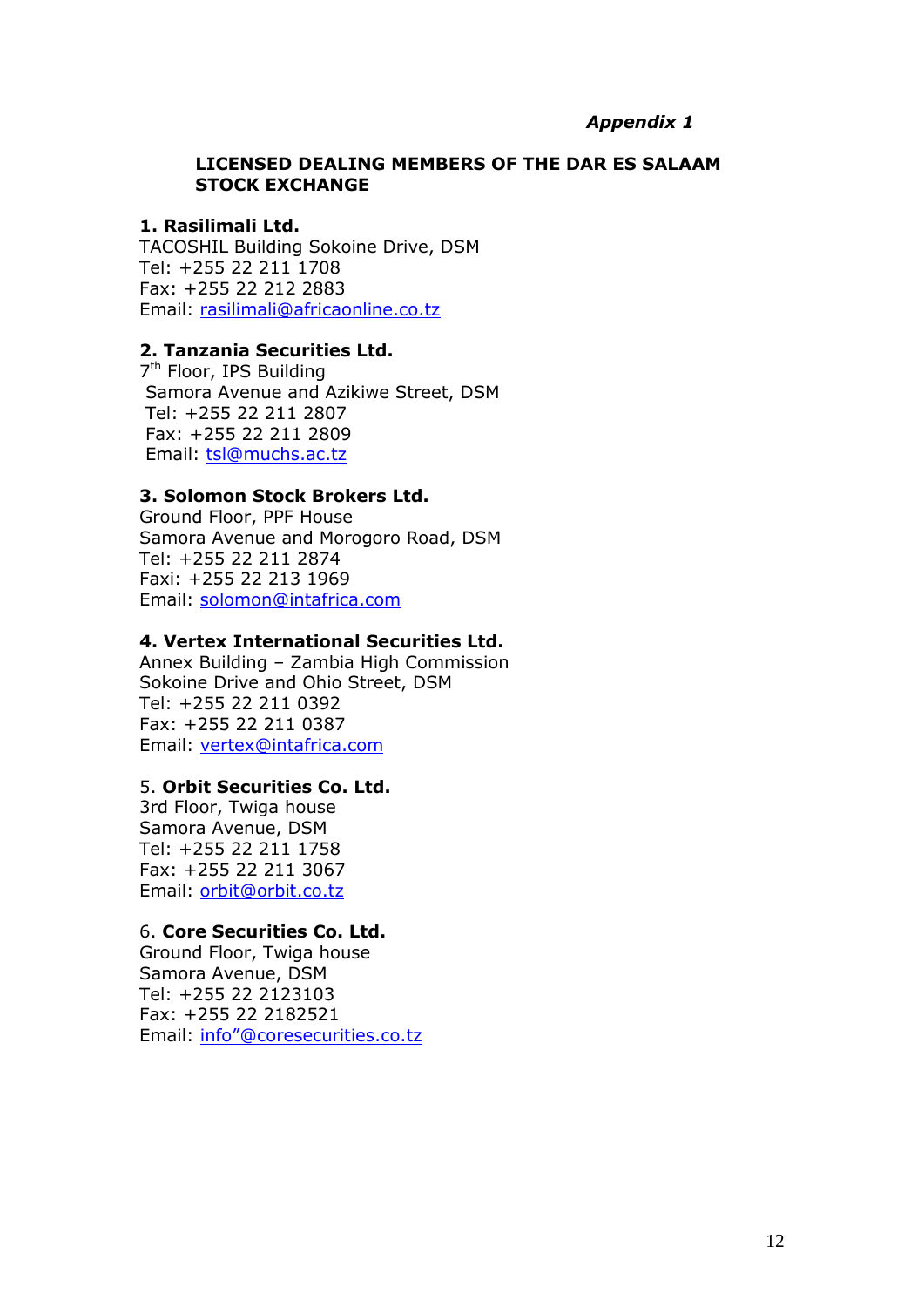## *Appendix 2*

#### **Licensed Investment Advisers**

#### **1. Orbit Securities Company Limited**

3rd Floor, Twiga House, Samora Avenue P.O.Box 70254 Dar es Salaam Tel: 255 (22) 2111758 Fax: 255 (22) 2113067 E-mail: orbit-sec@raha.com

#### **2. Tanzania Securities Limited**

7th Floor, IPS Building, Samora Avenue / Azikiwe Street P.O.Box 9821 Dar es Salaam Tel: 255 (22) 21 12807 Fax: 255 (22) 21 12809 E-mail: tsl@muchs.ac.tz

#### **3. Standard Chartered Bank Tanzania Limited**

International House, Shaaban Robert / Garden Avenue P.O.Box 9011 Dar es Salaam Tel: 255 (22) 2122160 / 2122162 Fax: 255 (22) 2122089

#### **4. Rasilimali Limited**

Tacoshili Building, Sokoine Drive P.O. Box 9373 Dar es Salaam Tel: 255 - 22 - 2111711 / 255 (0) 744 777818 Fax: 255 - 22 - 2113438

#### **5. Consultants for Resources Evaluation Limited**

Ground Floor, Twiga Building Samora Avenue P.o. Box 23227 Dar es Salaam Tel: 255 - 22 - 2125147 Fax: 255 - 22 - 2122562 Email: core@cats-net.com

#### 6. **Unit Trust of Tanzania**

3rd Floor, Sukari House Sokoine Drive / Ohio Street P.O. Box 14825 Dar es Salaam Tel: +255 22 212 250 I / 213 7592/ 212 8460 /61 Fax: +255 22 21 3 7593 Email: uwekezaji@utt-tz.org Website: www.utt-tz.org

**7. Ernst &Young Advisory Services** Utalii House, 36 Laibon Road Oysterbay P.O.Box 2475 Dar es Salaam Tel: +255 22 266 6853 / 266 7659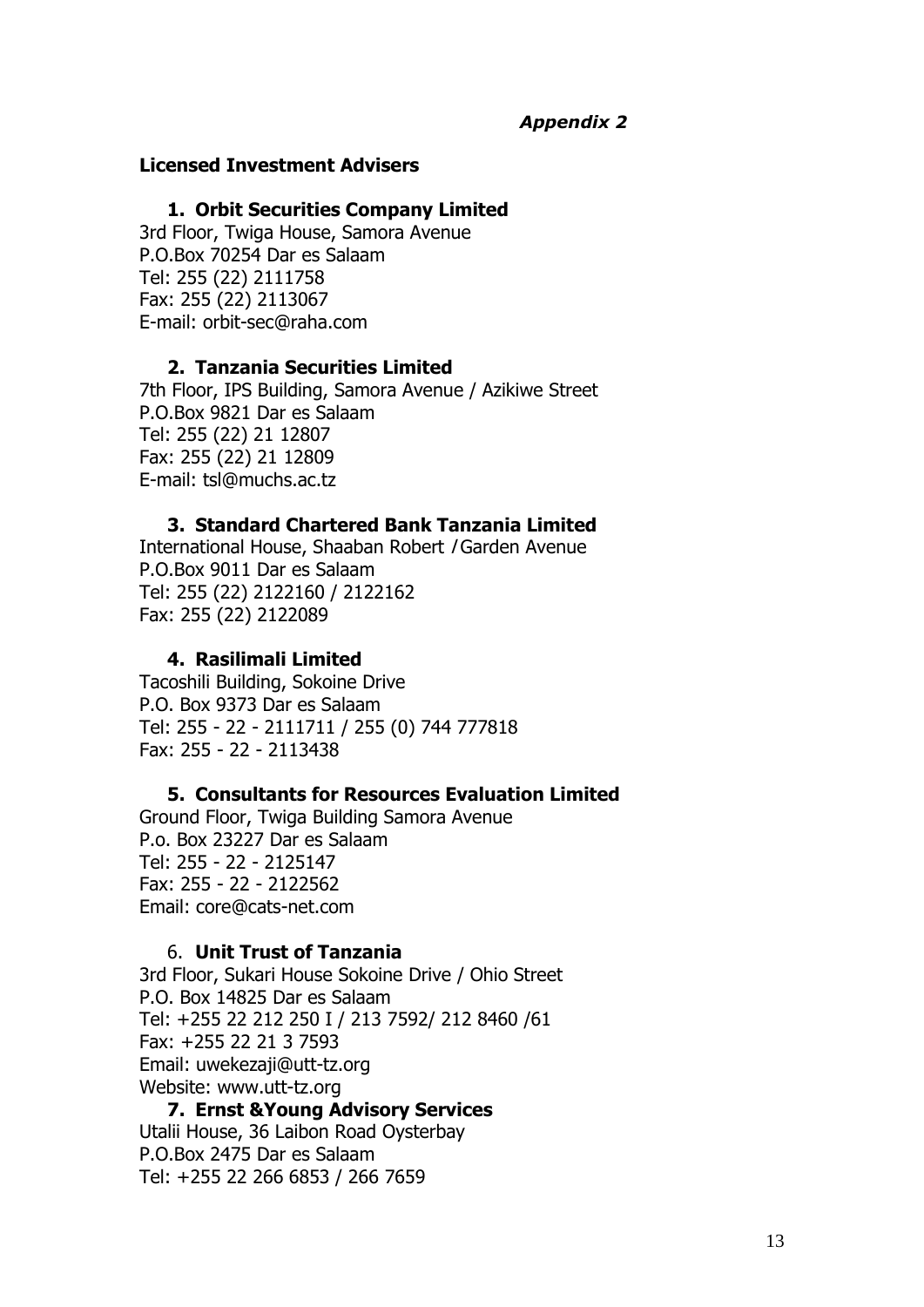Fax: +255 22 266 6869 Email: EYAS@tz.ey.comguarantee@raha.com

#### **8. Choice Capital Management Company Ltd.**

5<sup>th</sup> Floor, NIC Life House, Wing B Sokoine Drive/ Ohio Street P.0. Box 61269 Dar es Salaam Tel: +255 22 213 3997 Website: [www.choicecapitalmanagement.com](http://www.choicecapitalmanagement.com/)

# **9. Commercial Bank of Africa (Tanzania) Limited**

Amani Place, Ohio Street, P.O. Box 9640, Dar es Salaam Tel. +255 22 2130113 Fax: +255 22 2130116 E-mail: [info@cba.co.tz](mailto:info@cba.co.tz) Website: [www.cba.co.tz](http://www.cba.co.tz/)

# 10.**FTC Consultants Limited**

2<sup>nd</sup> Floor, Osman Towers Zanaki Street P.O. Box 22731 Dar es Salaam Tel: +255 22 211 5251 / 2 / 3 Fax: +255 22 213 0519 Email: info@mbn.co.tz

## **11. Exim Advisory Services Ltd.**

8<sup>th</sup> Floor, Office Academy Scheme Building, Azikiwe Street P.0. Box 3219 Dar es Salaam Tel: +255 22 213 4156 Fax: +255 22 213 4157 Website: [www.eximadvisoryservices.com](http://www.eximadvisoryservices.com/)